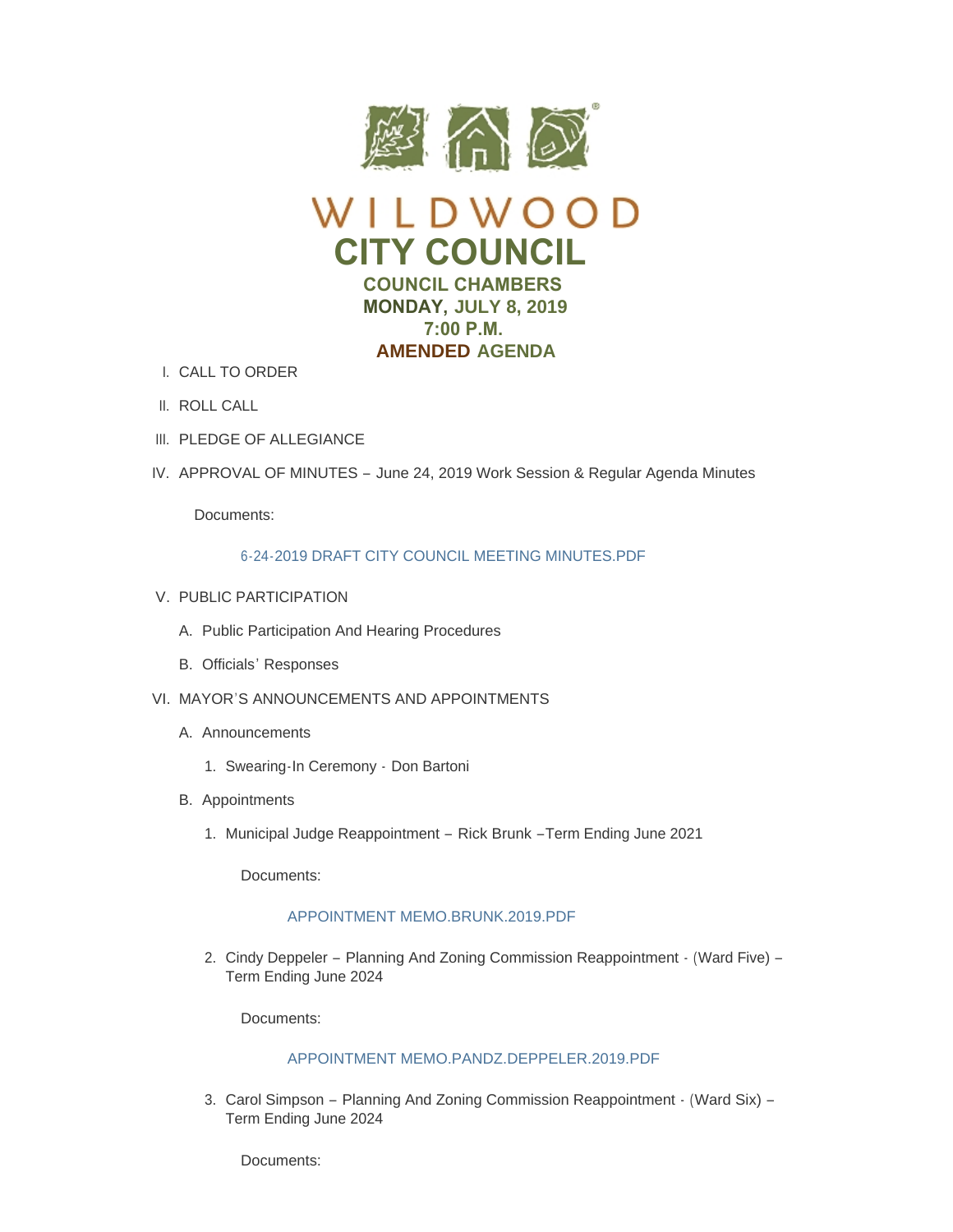#### [APPOINTMENT MEMO.PANDZ.SIMPSON.2019.PDF](https://www.cityofwildwood.com/AgendaCenter/ViewFile/Item/20954?fileID=26752)

4. William Ritter – Architectural Review Board Reappointment - (Ward Six) – Term Ending June 2022

Documents:

## [APPOINTMENT MEMO.ARB -](https://www.cityofwildwood.com/AgendaCenter/ViewFile/Item/20955?fileID=26755) RITTER.2019.PDF

5. Andrew Bolazina - Board Of Adjustment, Alternate, Reappointment - (Ward Four) -Term Ending June 2021

Documents:

### [APPOINTMENT MEMO.BOA.BOLAZINA.2019.PDF](https://www.cityofwildwood.com/AgendaCenter/ViewFile/Item/21039?fileID=26756)

- 6. Appointment Of Larry Brost To The Administration/Public Works Committee
- 7. Appointment Of Larry Brost To The Economic Development Committee
- 8. Appointment Of Lauren Edens To The Administration/Public Works Committee
- 9. Appointment Of Don Bartoni To The Planning And Parks Committee
- 10. Appointment Of Larry Brost To The Rural Internet Access Committee As Council Liaison

#### VII. PUBLIC HEARING(S)

A. P.Z. 2-19 Doug Gray, 16709 Westglen Farms Drive, Wildwood, Missouri, 63011, C/O Straight Up Solar, Valerie A. Corey, 10330 Page Industrial Boulevard, St. Louis, Missouri 63132

A request for a Conditional Use Permit (CUP) in the R-1A 22,000 square foot Residence District and R-3 10,000 square foot Residence District, with Planned Environment Units (PEU) (Street Address: 16709 Westglen Farms Drive/Locator Number: 23V631055), for the installation of roof-mounted solar panels, which are to be so situated on the dwelling as to be visible from an adjoining roadway. This request is to be reviewed in accordance with Chapter 415.120 R-1A 22,000 square foot Residence District and Chapter 415.140 R-3 10, 000 square foot Residence District Regulations of the City of Wildwood Zoning Ordinance, which establishes standards and requirements for the installation of solar panels. The requested permit is required due to the panels' placement on the front facing area of the dwelling's roof. The purpose of this hearing is to gain testimony and information regarding the action of the Planning and Zoning Commission relative to the above-referenced request for a Conditional Use Permit (CUP), which it granted, but with certain conditions. City Council exercised its power of review of the Commission's action, at the request of the petitioner, to address language in the permit relating to tree preservation. (Ward Five)

Documents:

## PUBLIC HEARING - [P.Z. 2-19 DOUG GRAY.PDF](https://www.cityofwildwood.com/AgendaCenter/ViewFile/Item/20968?fileID=26726)

B. P.Z. 4-19 City Of Wildwood Planning And Zoning Commission, C/O Department Of Planning, 16860 Main Street, Wildwood, Missouri 63040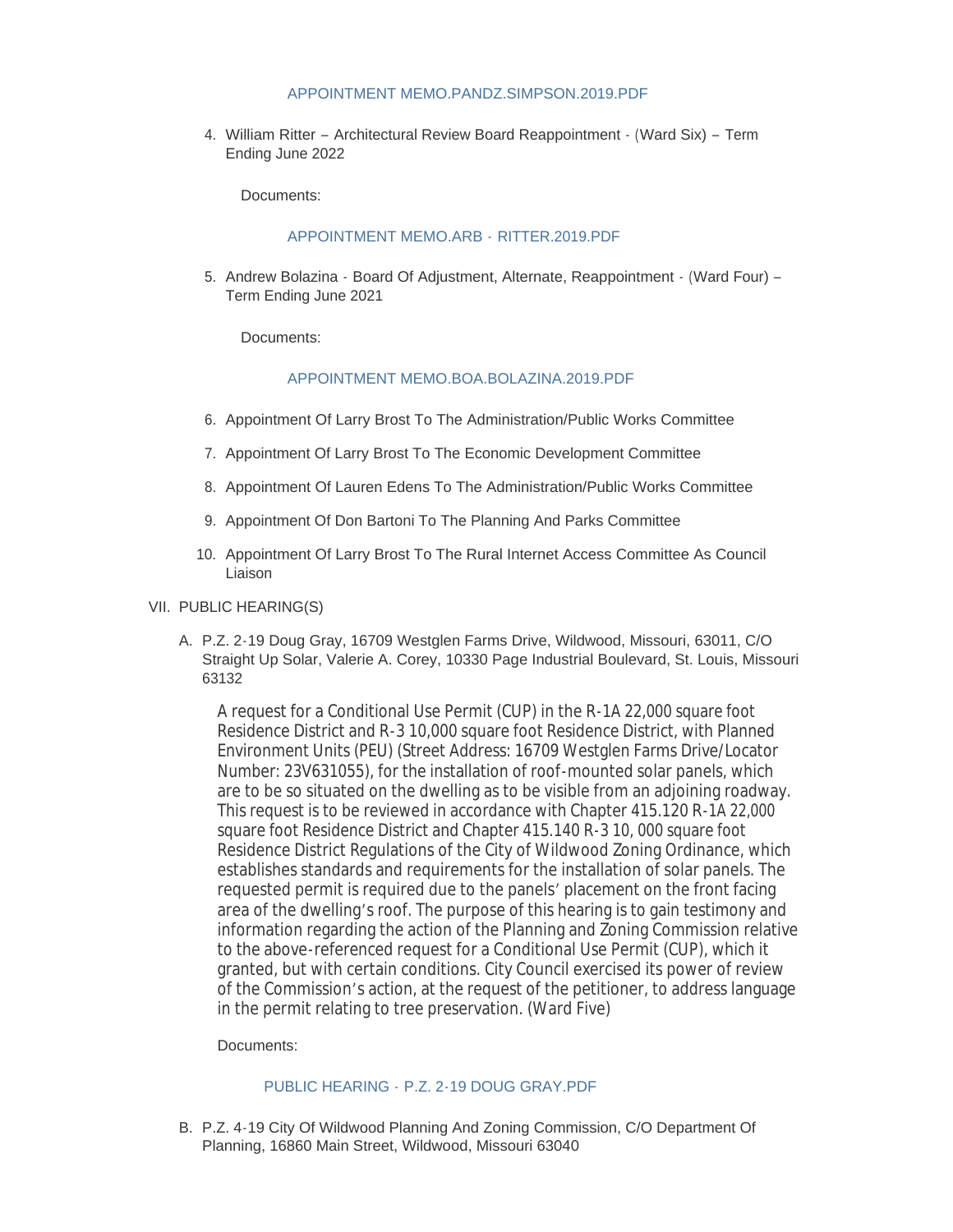A request to consider possible amendments to the City of Wildwood's Zoning Ordinance – Chapter 415.380 Miscellaneous Regulations – which would address certain issues and concerns relating to hotels, motels, and similar types of uses, specifically regarding guest vehicles and the identification of them relative to their parking and/or storage in conjunction with these activities. (Wards – All)

Documents:

# PUBLIC HEARING - [P.Z. 4-19 CITY OF WILDWOOD PLANNING AND ZONING](https://www.cityofwildwood.com/AgendaCenter/ViewFile/Item/20971?fileID=26728)  COMMISSION.PDF

- VIII. LEGISLATION
	- UNFINISHED BUSINESS NONE A.
	- B. NEW BUSINESS
		- BILL #2482 1.

AN ORDINANCE OF THE CITY COUNCIL OF THE CITY OF WILDWOOD APPROVING THE ADJUSTMENT OF CERTAIN COMMON BOUNDARY LINES BETWEEN TWO (2) EXISTING PARCELS OF GROUND, KNOWN AS LOT 12 OF SPICEWOOD FARMS – PLAT 2 – [PLAT BOOK 189, PAGE 71] AND LOT A OF LOT SPLIT PLAT, BOTH OF WHICH ARE LOCATED IN U.S. SURVEY 459 AND 1956 [PLAT BOOK 356, PAGE 647] SECTIONS 17 AND 18, TOWNSHIP 45 NORTH, RANGE 3 EAST, CITY OF WILDWOOD, ST. LOUIS COUNTY, MISSOURI, AND, MORE SPECIFICALLY, SITUATED WEST SIDE OF OLD SLAVE ROAD, NORTH OF WILD HORSE CREEK ROAD, FOR THE PURPOSES OF RECONFIGURING THE COMMON BOUNDARY LINE BETWEEN THEM BY TRANSFERRING APPROXIMATELY ONE (1) ACRE FROM LOT A TO LOT 12 (HEREAFTER SPICEWOOD FARMS BOUNDARY ADJUSTMENT PLAT), ALL BEING IN ACCORDANCE WITH THE CITY'S SUBDIVISION AND DEVELOPMENT REGULATIONS. *Recommended by the Department of Planning* (First Reading) (Ward - One) Direct Budgetary Impact: None

Documents:

## [BILL 2482.PDF](https://www.cityofwildwood.com/AgendaCenter/ViewFile/Item/20978?fileID=26732)

- IX. RESOLUTIONS None
- X. MISCELLANEOUS
	- A. Receive And File None
- XI. ADJOURNMENT

City Council Will Consider and Act Upon the Matters Listed Above, and Such Others as May Be Presented at the Meeting and Determined to Be Appropriate for Discussion at That Time.

*Notice is hereby given that the City Council may also hold a closed meeting for the purpose of dealing with matters relating to one or more of the following: Legal Actions, Causes of Action, Litigation or Privileged Communications Between the City's Representatives and its Attorneys [RSMO 610.021(1) 1994]; Lease, Purchase or Sale of Real Estate [RSMO 610.021 (2) 1994]; hiring, firing, disciplining or promoting employees by a public governmental body [RSMO 610.021 (3) 1994]; bidding specification [RSMO 610.021 (11) 1994]; sealed bids and related documents, until the bids are opened' and sealed proposals and related documents or any documents related to a negotiated contract until a contract is executed, or all proposals are rejected [RSMO 610.021 (12) 1994]; and/or individually identifiable personnel records, performance ratings or records pertaining to employees or applicants for employment [RSMO 610.021 (13) 1994.]*

*The City of Wildwood will provide reasonable accommodations for persons attending City Council meetings. Requests for reasonable accommodations should be made by contacting Jessica Stirmlinger,*